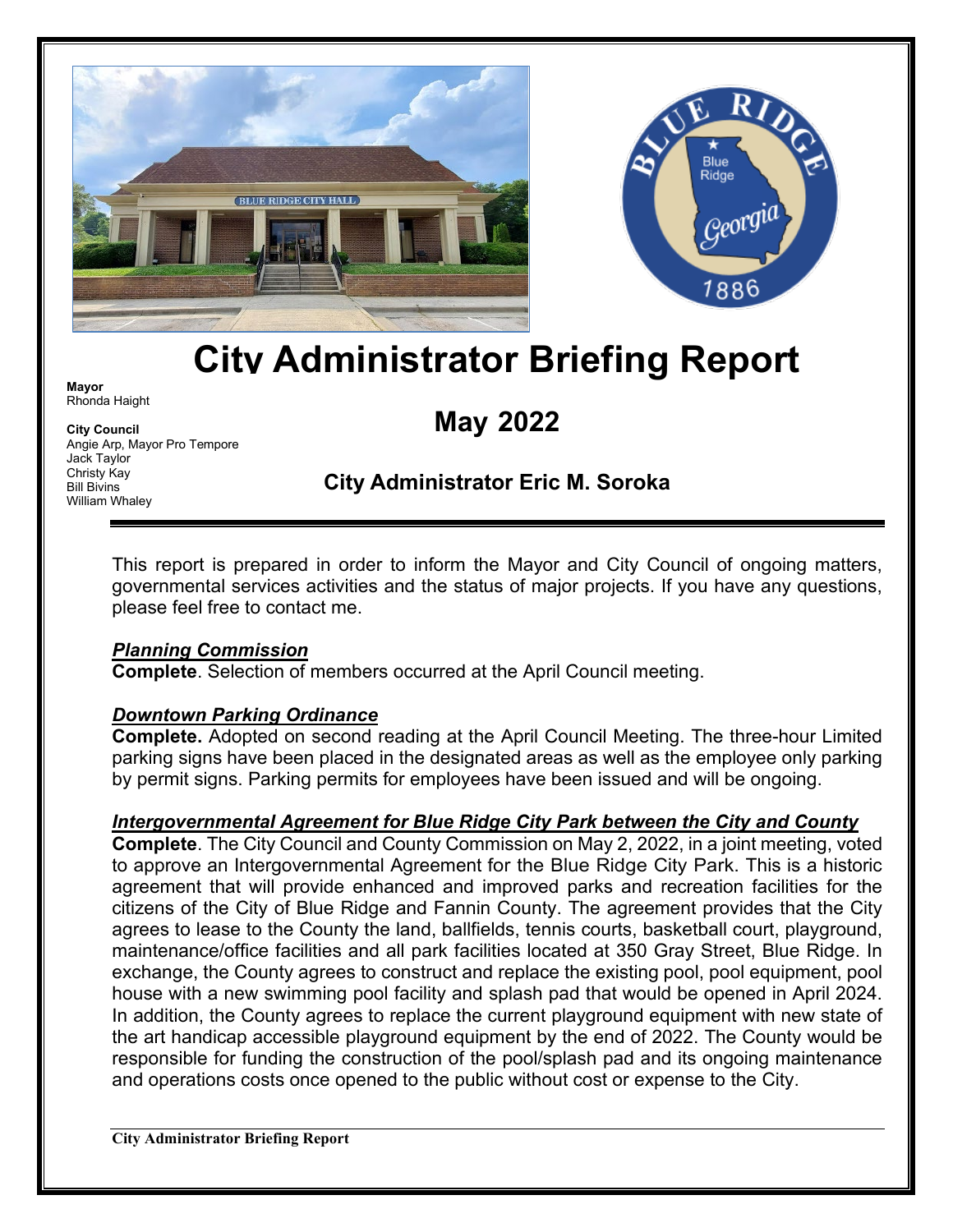#### *General Purchasing Regulations Ordinance*

**Complete.** Adopted on second reading at the April Council Meeting.

#### *City Council/Downtown Development Workshop*

The Mayor/City Council and Downtown Development Authority (DDA) held a Workshop Meeting on May 2, 2022. City Council Members and DDA Members discussed a resolution prepared by the City Attorney to redefine the responsibilities of the DDA, funding matters, future projects, training, and the role of the DDA moving forward.

#### *Updated City Webpage/Live Streaming Equipmnet*

The development of a more user-friendly website is underway. The upgrade to the live streaming system for City Council meetings is scheduled to be installed at the end of the month.

#### *Utility Department Highlights and Infrastructure Improvements*

**WATER** Finished water 26,653,912 Billed 16,539,184

**Non revenue 12,114,728** up 300,000 from last month (which includes flushing, road washing, fire department usage, etc)

• Leak detection crew is scheduled to be back May 23



The City was awarded a  $$1,000,000$  grant, which the City was required to provide a local match, for a total project of \$2,000,000 to address water loss in Mountain Tops subdivision. The data is currently being analyzed to identify the areas with the most leakage in that subdivision. The project cost is \$2,000,000 which was previously allotted in October 2021 to be paid as follows: \$1,000,000 from SFR funds (grant), \$400,000 water surcharge, \$420,000 SPOST, \$100,000 ARPA (grant), and \$80,000 from water funds.

• The City is applying for a SRF grant to rehab the pump station at Mountain Tops Subdivision, the station is approximately 30 years old.

• 22 water line leaks were repaired, 2 City service lines were replaced and 1 pump station leak was repaired

#### **WASTEWATER**

| <b>Treated sewer</b> | 18,833,000 |                                                             |
|----------------------|------------|-------------------------------------------------------------|
| <b>Billed</b>        | 8,310,680  |                                                             |
| 181                  |            | 10,522,320 up from March due large amounts of rain in April |

•

• Sewer crews utilizing smoke testing found a large amount of rain water.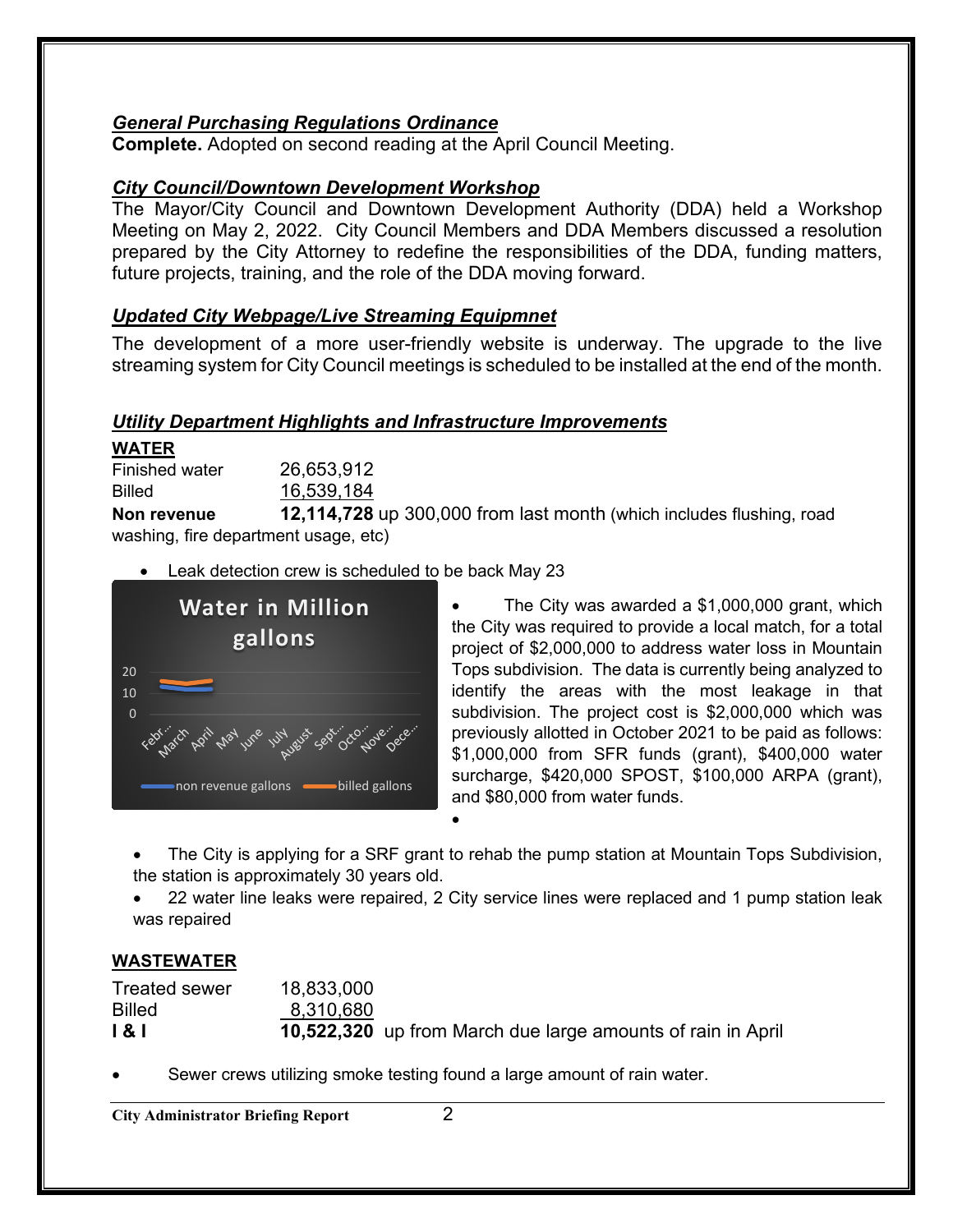- A 300 ft section of old sewer main is scheduled to be replace the week of May 9 on West Second St.
- The Mineral Springs sewer line rehab will reduce some of the rain water infiltration and is currently in design phase. The project cost is \$550,000 which was previously allotted in August 2021 to be paid as follows: \$300,000 from ARPA funds (grant) and \$250,000 from sewer funds. The project is estimated to be completed by January 2023.
- The Sewer lift station upgrades due to aging infrastructure for CVS, Aska and Industrial lift stations is nearing design completion. The stations at CVS and Aska will be abandoned and the Industrial station will be rehabilitated into a bigger station that will handle what previously required three stations. Included in this project will be the rerouting of a force main along 515. The project will be advertised for bids by June 2022. The project cost is \$3,500,000 and the City has been approved by GEFA for a grant/loan for this project.
- The sewer treatment plant rehab is a \$5,000,000 project funded by a GEFA grant/loan and is currently in design phase. The project is expected to be bid by September 2022. The current plant is nearing 25 years old, making some of the equipment and electrical outdated and difficult to service.
- 1 sewer mains were repaired

**CUSTOMER BASE –**3,134 active water customers, 1133 sewer customers. 4 new water taps and 0 new sewer tap were installed in April. 38 new customers were added at existing locations and 159 work orders were handled for the month of April.

**MAPPING –** The water infrastructure map for inside the City is available on the website and is located on the Water & Wastewater section.

**New Development Revenues** - \$160,930.

#### *Police Department Statistics & Highlights*

|                                                    | <b>MARCH 2022</b>                | <b>April 2022</b>                          |
|----------------------------------------------------|----------------------------------|--------------------------------------------|
| <b>DISPATCHED CALLS</b><br><b>FOR SERVICE</b>      | 612                              | 605                                        |
| <b>UCR CRIMES</b><br><b>REPORTED</b>               | 5                                | 10                                         |
| <b>CITATIONS ISSUED</b><br><b><i>I</i>WARNINGS</b> |                                  |                                            |
|                                                    | 70/141                           | 69/141                                     |
| <b>TOP 5 CITATIONS</b>                             | *Tag violations                  | *Tag violations                            |
| <b>ISSUED</b>                                      | *Driving w/ Suspended<br>license | *Failure to obey traffic<br>control device |
|                                                    | *Driving w/unlicensed            | *Driving w/unlicensed                      |
|                                                    | *DUI                             | *Driving w/ Suspended                      |
|                                                    | *Failure to maintain lane        | *Speeding                                  |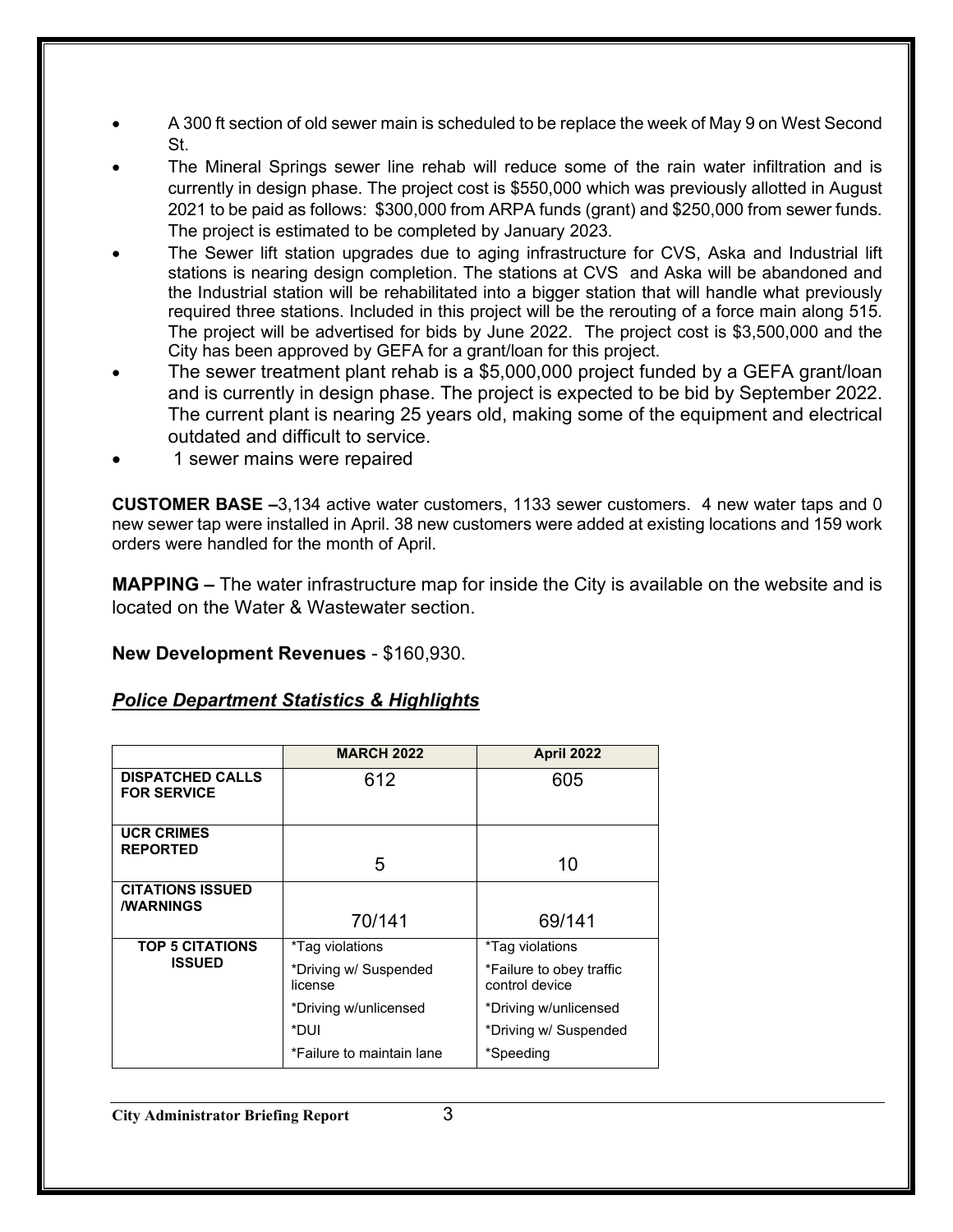Municipal Court

April 2021 thru April 2022 - Processed 1493 citations from all agencies with fines totaling \$272,090.

April 2022 - Processed 84 citations from all agencies with fines totaling \$24,552.

### *Public Works Department Highlights*

- Mow the ballpark every Tuesday and Friday.
- Drag Field 1-4 and Tee-ball for practices Monday Friday.
- Clean the Depot bathroom Sunday Saturday.
- Clean the playground bathroom Sunday Saturday.
- Change 52 trash can liners in downtown and Mineral Springs Sunday Saturday.
- Change 24 trash can liners at the ballpark Monday Friday.
- Scraped Mineral Springs Trail and cleaned the limbs off trail.
- Repaired streetlights.
- Repaired minor drainage issues in various locations.
- Bush hog various roads and streets.
- Cleared roads, sidewalks, curb, and gutters from debris in downtown every Friday.
- Installed limited parking signs and employee parking signs in the downtown.
- Completed prep work for internet and power for new parking Kiosk.

#### **Depot Street Storm Drainage Project Update**

Wilson Construction Management has installed 64 LF of 60" RCP (reinforced concrete pipe) under the railroad tracks to replace the existing 24" culvert that was undersized for the amount of storm water draining to it. They also installed a concrete headwall on the influent side of the 60" RCP and an 8' diameter junction box on the effluent end that connected the new pipe to the existing clay pipe that continues across the Anthony/Wojohn property. The contractor then backfilled the railroad bed with stone and Patriot Rail reinstalled the cross-ties and rails. The materials have been ordered for the Depot Street section and everything has been delivered except for the concrete pipe. The pipe is scheduled to be delivered on May  $25<sup>th</sup>$ . The contractor will likely get started on the Depot Street portion the following week (May 30-June 3).

We are also looking at options for proceeding with the long-term plan for the storm drainage improvements across the Anthony/Wojohn property so the property would only have to be disturbed once. At a minimum, we will make sure that the easement is prepared to accommodate the current work along with the future work. We are currently confirming the sizing for the future pipes and structures and will then get a price from the contractor to submit a change order for City Council for approval.

## **Property Tax Information**

2021 Tax year -Approximately \$40,000 in back taxes are due. The 30-day notice process was completed by May 6, 2022. Property owners will then have 30 days to pay before the lien process starts. The tax sale for these properties will likely occur in June/July 2022.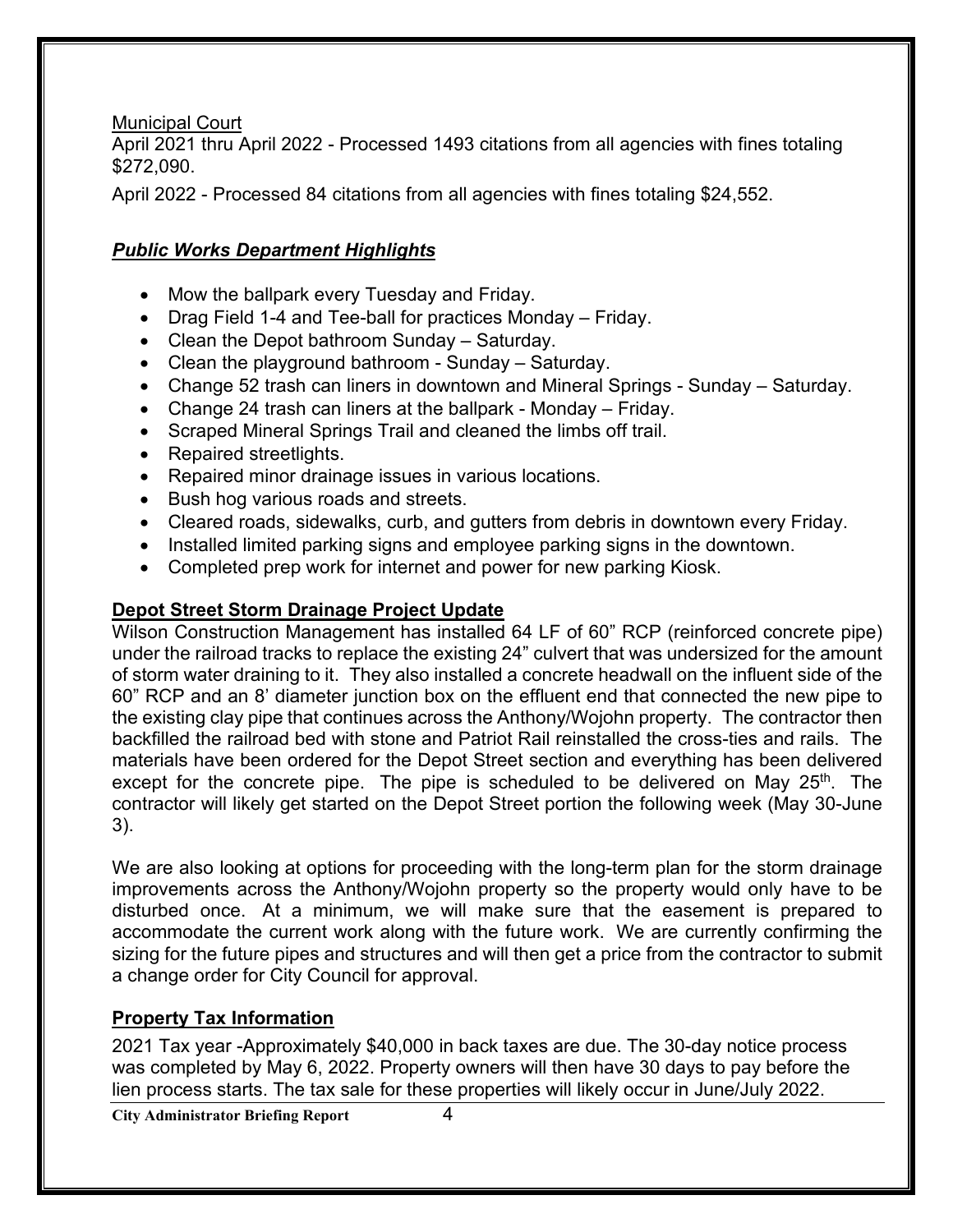| <b>CURRENT DEVELOPMENT &amp; APPLICATIONS IN PROGRESS</b>    |                                                                                    |                                                                                        |                                                                                                                                                                                                                                                                                       |                                                                                  |                                                                                |  |  |
|--------------------------------------------------------------|------------------------------------------------------------------------------------|----------------------------------------------------------------------------------------|---------------------------------------------------------------------------------------------------------------------------------------------------------------------------------------------------------------------------------------------------------------------------------------|----------------------------------------------------------------------------------|--------------------------------------------------------------------------------|--|--|
| <b>Applicant</b>                                             | Project                                                                            | <b>Address</b>                                                                         | <b>Application</b>                                                                                                                                                                                                                                                                    | <b>Description</b>                                                               | <b>Status</b>                                                                  |  |  |
| <b>Brown</b>                                                 | <b>Building Permit for</b><br>Garage Apartment                                     | 22 College Street                                                                      | Permit 2019-566<br><b>Aministrative Site</b><br>Plan Approval                                                                                                                                                                                                                         | <b>Building a Garage</b><br>Apartment                                            | <b>City Zone Application:</b><br>Approved 6-13-20<br><b>Under construction</b> |  |  |
|                                                              |                                                                                    | Located at the end                                                                     | <b>County Permit</b><br>$\bullet$ Lot #2 - Permit #<br>14394<br>$\bullet$ Lot #3 - Permit #<br>14395<br>$\bullet$ Lot #4 – Permit #<br>14393<br>$\bullet$ Lot #5 – Permit #<br>14397<br>$\bullet$ Lot #6 – Permit #<br>14396<br>Permit 2022-758<br>Permit 2022-757<br>Permit 2022-756 |                                                                                  |                                                                                |  |  |
| <b>Hawthorne</b><br><b>Ventures Blue</b><br><b>Ridge LLC</b> | <b>Grading Permit for</b><br><b>Residential Lot</b><br><b>&amp;Building Permit</b> | of West First Street<br>next to 870 West<br><b>First Street</b>                        | Permit 2022-755<br>Permit 2022-754<br>Permit 2020-669                                                                                                                                                                                                                                 | <b>GRADING TO BUILD</b><br><b>5 HOMES</b>                                        | <b>Approved 1-11-2022</b><br>Work has started 3-22-22.                         |  |  |
| <b>Karen Anderson</b><br><b>Stephens</b>                     | <b>Building Permit for</b><br>Garage                                               | 145 Ash Street                                                                         | Permit 2021-707                                                                                                                                                                                                                                                                       | <b>Building a Garage</b>                                                         | Approved 4-8-2021<br>ROOF ON 5-10-22<br><b>Approved 11-8-2021</b>              |  |  |
| <b>Boss Real Estate LLC Duplex</b>                           | <b>Building Permit for</b>                                                         | 581 Summit Street                                                                      | County Permit 14197 Building a Duplex                                                                                                                                                                                                                                                 |                                                                                  | <b>FOUNDATION Complete</b><br>$5 - 10 - 22$                                    |  |  |
| <b>Martin Velasquez</b>                                      | Demo Pemit                                                                         | 78 West Fain Street   Pemit: 2022-760                                                  |                                                                                                                                                                                                                                                                                       | Demo of House                                                                    | Approved 1-11-2022<br>Complete 3-30-22                                         |  |  |
| <b>Roger Watson</b>                                          | Demo                                                                               | <b>510 East Second</b><br>Street                                                       | Permit: 2021-751                                                                                                                                                                                                                                                                      | <b>Demo old Grocery</b><br><b>Store</b>                                          | Approved 12-28-2021<br>Demo has not started                                    |  |  |
| <b>Robert Churchill</b>                                      | Remodel                                                                            | 61 Pinewood Road                                                                       | <b>PERMIT: 2022-764</b>                                                                                                                                                                                                                                                               | Remoding inside of<br>House                                                      | Approved 3-10-2022<br>work in progress<br>$5 - 10 - 22$                        |  |  |
| <b>Denise Campbell</b>                                       | <b>Remove Moblie</b><br><b>Home and Replace</b>                                    | <b>Ashe Street</b>                                                                     | <b>Administrative Site</b><br><b>Plan Approval</b>                                                                                                                                                                                                                                    | <b>Owner is removing</b><br>old single wide and<br>putting in new<br>single wide | Complete                                                                       |  |  |
| <b>DAVID HAIGHT</b>                                          | LAND<br><b>DISTURBANCE</b>                                                         | <b>MINERAL SPRINGS</b><br><b>&amp; JONES STREET</b>                                    | PERMIT: 2022-762                                                                                                                                                                                                                                                                      | <b>LEVEL LAND TO</b><br><b>BUILD A HOUSE</b>                                     | In Process                                                                     |  |  |
| <b>CLAYTON HATFIELD BUILDING PERMIT</b>                      |                                                                                    | <b>BR05-016</b><br><b>EAST SECOND</b><br><b>STREET &amp;</b><br><b>MOUNTAIN STREET</b> | PERMIT:2022-768                                                                                                                                                                                                                                                                       | <b>LEVEL LAND TO</b><br><b>BUILD A HOUSE</b>                                     | <b>EPD PLATS RECEIVED</b><br>APPROVED 3-31-22<br><b>FOUNDATION UP</b>          |  |  |
| <b>ALELROD WILLIAM</b>                                       | <b>REMODEL</b>                                                                     | <b>BR02-206 54 EAST</b><br><b>HIGHLAND STREET</b>                                      |                                                                                                                                                                                                                                                                                       | <b>INCLOSING</b><br><b>CARPORT</b>                                               | IN PROCESS                                                                     |  |  |
| <b>TRI-STATE</b>                                             | LAND<br><b>DISTURBANCE</b><br><b>City Administrator Briefing Report</b>            | 0052B-25C 2769<br><b>SCENIC DRIVE</b><br>ხ                                             | PERMIT:2021-746                                                                                                                                                                                                                                                                       | <b>SUBSTATION</b>                                                                | <b>STILL WORKING ON</b><br><b>GRADING</b>                                      |  |  |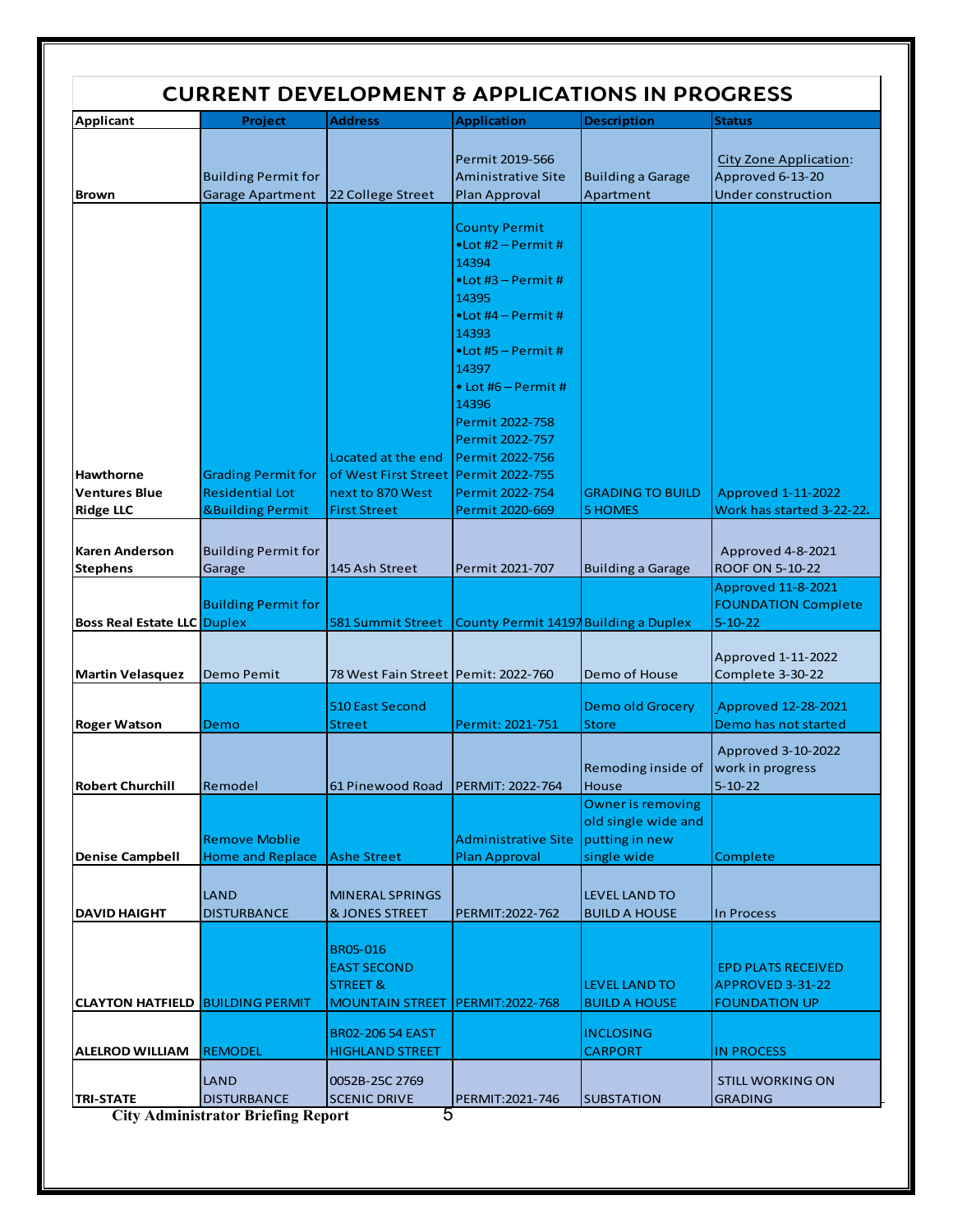| <b>LISA &amp; MATTHEW</b><br><b>CRAIN</b>              | <b>MANUFACTURED</b><br><b>HOME PARK</b> | 27 SUMMIT STREET                                                             | <b>PERMIT:2022-771</b>               | <b>ADDING A</b><br><b>MANUFACTURED</b><br><b>HOME TO PARK</b>                      | Complete                                                                                                  |
|--------------------------------------------------------|-----------------------------------------|------------------------------------------------------------------------------|--------------------------------------|------------------------------------------------------------------------------------|-----------------------------------------------------------------------------------------------------------|
| <b>TRACKSIDE</b><br><b>STATION</b>                     | <b>INTERIOR TENANT</b><br><b>FINISH</b> | BR02-160<br>322 WEST MAIN<br><b>STREET UNIT 2F</b>                           |                                      | <b>Retail Store</b>                                                                | Complete                                                                                                  |
| <b>WILLIAMS TIRE</b>                                   | <b>ADDING BUILDING</b>                  | 0045-70BD<br><b>5140 APPLICATION</b><br><b>HWY</b>                           | PERMIT: 2021-699                     | <b>ADDING A METAL</b><br><b>BUILDING TO</b><br><b>EXISTING</b><br><b>STRUCTURE</b> | APPROVED 2-23-21<br>In Process                                                                            |
| <b>TRACKSIDE</b><br><b>STATION</b>                     | <b>INTERIOR TENANT</b><br><b>FINISH</b> | BR02-160<br>322 WEST MAIN<br><b>STREET UNIT 1DEF</b>                         | PERMIT: 2022-773                     | <b>DOG PLAY AREA&amp;</b><br><b>RESTAURANT</b>                                     | Approved 4-4-22<br>In Process                                                                             |
| <b>NOEL BRENDAN</b><br><b>DOYLE</b>                    | <b>REMODEL</b>                          | BR02-175-01<br><b>164 WEST MAIN</b><br>STREET                                | PERMIT: 2022-772                     | <b>FIXING HOUSE AND</b><br><b>DRIVEWAY</b>                                         | Complete                                                                                                  |
| <b>JOHN GIBBS</b>                                      | <b>BUILDING PERMIT</b>                  | <b>BR06-75</b><br>100 HILL STREET                                            | PERMIT:2022-770                      | <b>SINGLE FAMILY</b><br><b>HOME</b>                                                | Approved 4-1-22<br>In Process                                                                             |
| <b>SBA GC TOWERS</b><br><b>LLC</b>                     | <b>BUILDING PERMIT</b>                  | 0052C-005<br>333 WEST<br><b>HIGHLAND STREET</b>                              | PERMIT: 2022-774                     | <b>ADDING A</b><br><b>MICROWAVE DISH</b><br>TO THE EXISTING<br><b>EQUIPMENT</b>    | Complete                                                                                                  |
| <b>HIGHLAND</b><br><b>OUTDOOR</b><br><b>MINISTRIES</b> | <b>BUILDING PERMIT</b>                  | BR02-153-01<br><b>CORNER OF EAST</b><br><b>FIRST STREET &amp;</b>            |                                      |                                                                                    | Approved 4-21-22                                                                                          |
| <b>TRACKSIDE</b><br><b>STATION</b>                     | <b>INTERIOR TENANT</b><br><b>FINISH</b> | <b>SUMMIT STREET</b><br>BR02-160<br>322 WEST MAIN<br><b>STREET UNIT 2D</b>   | PERMIT: 2022-780<br>PERMIT: 2022-779 | <b>SKATE PARK</b><br><b>TIPPING POINT</b><br><b>BREWERY</b>                        | <b>STARTED 5-10-22</b><br>Approved 5-4-22<br><b>STARTED 5-10-22</b>                                       |
| GWG<br><b>INVESTMENTS</b>                              | LAND<br><b>DISTURBANCE</b>              | 2780 SCENIC DRIVE                                                            | PERMIT: 2021-724                     | <b>SHOPPING CENTER</b>                                                             | Approved 11-24-21<br><b>STARTED 5-10-22</b>                                                               |
| <b>SEARLES</b><br><b>FOUNDATION</b>                    | <b>REZONE</b>                           | BR03-33 & BR03-34<br><b>BOARDTOWN</b><br><b>ROAD &amp; TRACKSIDE</b><br>LANE | $C-2$ TO R-3                         | <b>AFFORDABLE</b><br><b>HOUSING</b>                                                | <b>Approved May 3 Planning</b><br><b>Commission Meeting</b><br>On May 17 Council<br><b>Meeting Agenda</b> |
| <b>Martin Velasquez</b>                                | <b>REZONE</b>                           | BR01-136<br>78 WEST FAIN<br><b>STREET</b>                                    | <b>R-2 TO C-2</b><br>6               | <b>RESTAURANT</b>                                                                  | Approved May 3 Planning<br><b>Commission Meeting</b><br>On May 17 Council<br><b>Meeting Agenda</b>        |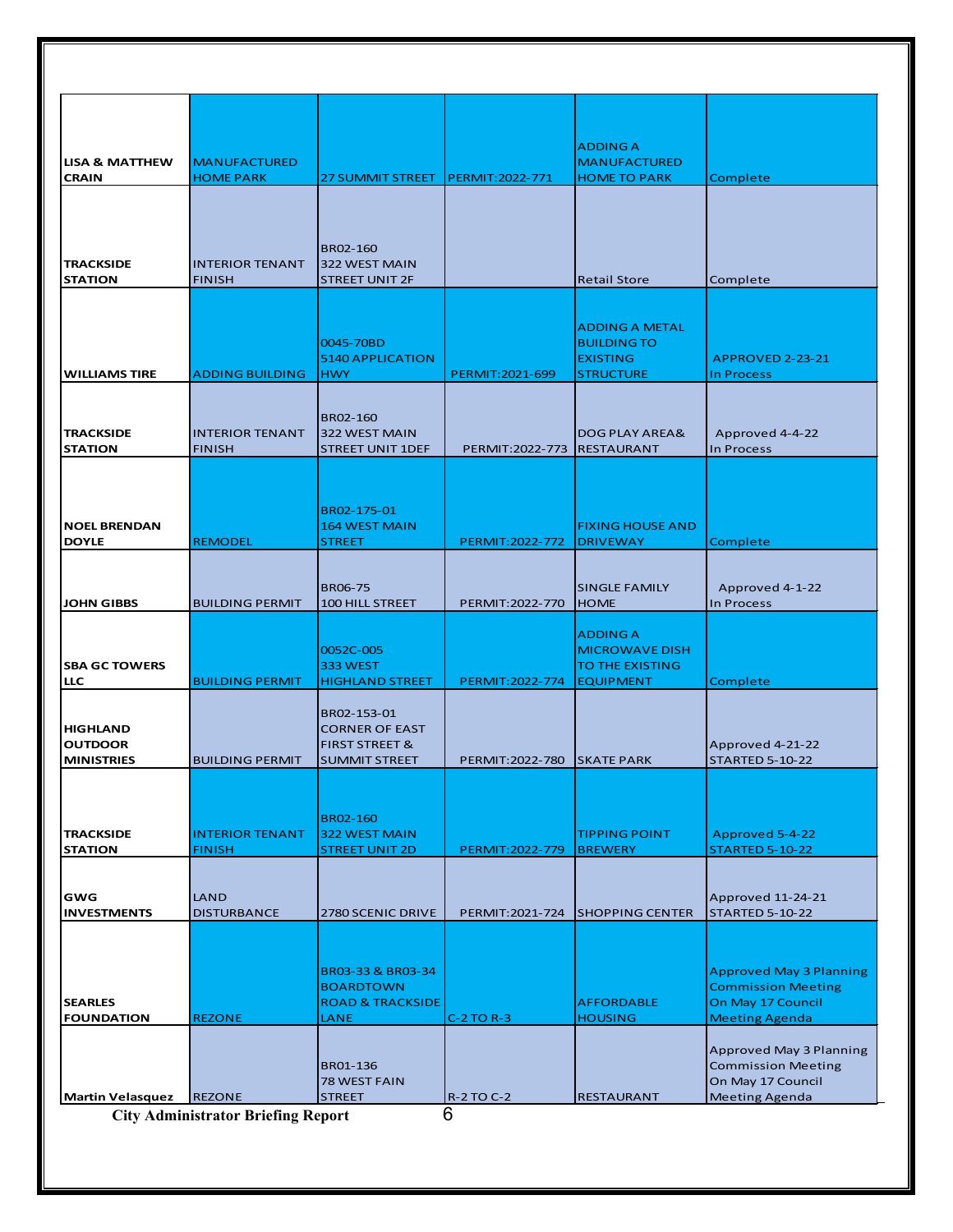#### **REVENUE & EXPENDITURE STATEMENT**

04/01/2022 To 04/30/2022

FY 2022

|                                                              | Current<br>Period (\$) | <b>YTD</b> $(\$)$ | Budget (\$)    | % Used    |
|--------------------------------------------------------------|------------------------|-------------------|----------------|-----------|
| 100 General Fund                                             |                        |                   |                |           |
| Revenue                                                      |                        |                   |                |           |
| <b>31 Taxes Subtotal</b>                                     | \$215,711.68           | \$1,608,297.33    | \$2,796,750.00 | 58        |
| 32 Licenses & Permits Subtotal                               | \$5,319.00             | \$118,234.69      | \$128,000.00   | 92        |
| 33 Intergovernmental Revenue Subtotal                        | \$0.00                 | \$10,200.00       | \$3,000.00     | 340       |
| 34 Charges For Services Subtotal                             | \$7,375.06             | \$23,155.06       | \$9,750.00     | 237       |
| 35 Fines & Forfeitures Subtotal                              | \$15,779.31            | \$65,984.31       | \$150,000.00   | 44        |
| 36 Investment Income Subtotal                                | \$0.00                 | \$0.00            | \$4,000.00     | $\bf{0}$  |
| 38 Miscellaneous Revenue Subtotal                            | \$5,219.45             | \$21,023.01       | \$66,000.00    | 32        |
| 39 Other Financing Sources Subtotal                          | \$0.00                 | \$0.00            | \$300,000.00   | 0         |
| <b>Revenue Subtotal</b>                                      | \$249,404.50           | \$1,846,894.40    | \$3,457,500.00 | 53        |
| <b>Expenditure</b>                                           |                        |                   |                |           |
| 1100 Mayor & Council Subtotal                                | \$6,747.70             | \$39,144.30       | \$142,535.00   | 27        |
| <b>1400 Elections Subtotal</b>                               | \$0.00                 | \$0.00            | \$10,500.00    | $\bf{0}$  |
| <b>1500 General Administration Subtotal</b>                  | \$42,838.49            | \$160,907.15      | \$410,577.00   | 39        |
| 1514 Tax Admin & Licensing Subtotal                          | \$0.00                 | \$593.23          | \$7,300.00     | 8         |
| 2650 Municipal Court Subtotal                                | \$10,588.49            | \$45,634.90       | \$143,421.00   | 32        |
| 3200 Police Subtotal                                         | \$74,862.75            | \$355,693.13      | \$1,280,956.00 | 28        |
| 3226 Custody Of Prisioners Subtotal                          | \$0.00                 | \$740.00          | \$7,000.00     | 11        |
| 3520 Fire Fighting Subtotal                                  | \$3,050.00             | \$4,376.50        | \$82,000.00    | 5         |
| 4200 Highways & Streets Subtotal                             | \$19,042.85            | \$87,954.58       | \$335,896.00   | 26        |
| 4900 Maintenance & Shop Subtotal                             | \$7,553.48             | \$34,519.38       | \$131,093.00   | 26        |
| 6124 Recreational Facilities Subtotal                        | \$3,683.16             | \$9,160.15        | \$81,600.00    | 11        |
| 6210 Parks Administration Subtotal                           | \$0.00                 | \$147.78          | \$0.00         | $\bf{0}$  |
| 6220 Park Areas Subtotal                                     | \$24,098.08            | \$73,553.08       | \$270,077.00   | 27        |
| 7400 Planning And Zoning Subtotal                            | \$990.99               | \$14,886.84       | \$99,098.00    | 15        |
| 7540 Tourism Subtotal                                        | \$1,616.22             | \$5,209.63        | \$68,386.00    | 8         |
| 7565 Special Facilities- Renta Subtotal                      | \$94.40                | \$461.73          | \$4,850.00     | 10        |
| <b>Expenditure Subtotal</b>                                  | \$195,166.61           | \$832,982.38      | \$3,075,289.00 | 27        |
| <b>Before Transfers</b><br><b>Excess Of Revenue Subtotal</b> | \$54,237.89            | \$1,013,912.02    | \$382,211.00   | 265       |
| <b>Other Financing Use</b>                                   |                        |                   |                |           |
| 1100 Mayor & Council Subtotal                                | \$0.00                 | \$0.00            | \$82,212.00    | 0         |
| <b>Other Financing Use Subtotal</b>                          | \$0.00                 | \$0.00            | \$82,212.00    | $\pmb{0}$ |
| <b>After Transfers</b><br><b>Excess Of Revenue Subtotal</b>  | \$54,237.89            | \$1,013,912.02    | \$299,999.00   | 338       |
| 210 Confiscated Assets                                       |                        |                   |                |           |
| Revenue                                                      |                        |                   |                |           |
| 35 Fines & Forfeitures Subtotal                              | \$0.00                 | \$0.00            | \$1,500.00     | 0         |
| <b>Revenue Subtotal</b>                                      | \$0.00                 | \$0.00            | \$1,500.00     | 0         |
| <b>Expenditure</b>                                           |                        |                   |                |           |
| 3200 Police Subtotal                                         | \$0.00                 | \$0.00            | \$1,500.00     | 0         |
| <b>Expenditure Subtotal</b>                                  | \$0.00                 | \$0.00            | \$1,500.00     | 0         |
| <b>Before Transfers</b><br>Deficiency Of Revenue Subtotal    | \$0.00                 | \$0.00            | \$0.00         | 0         |
|                                                              |                        |                   |                |           |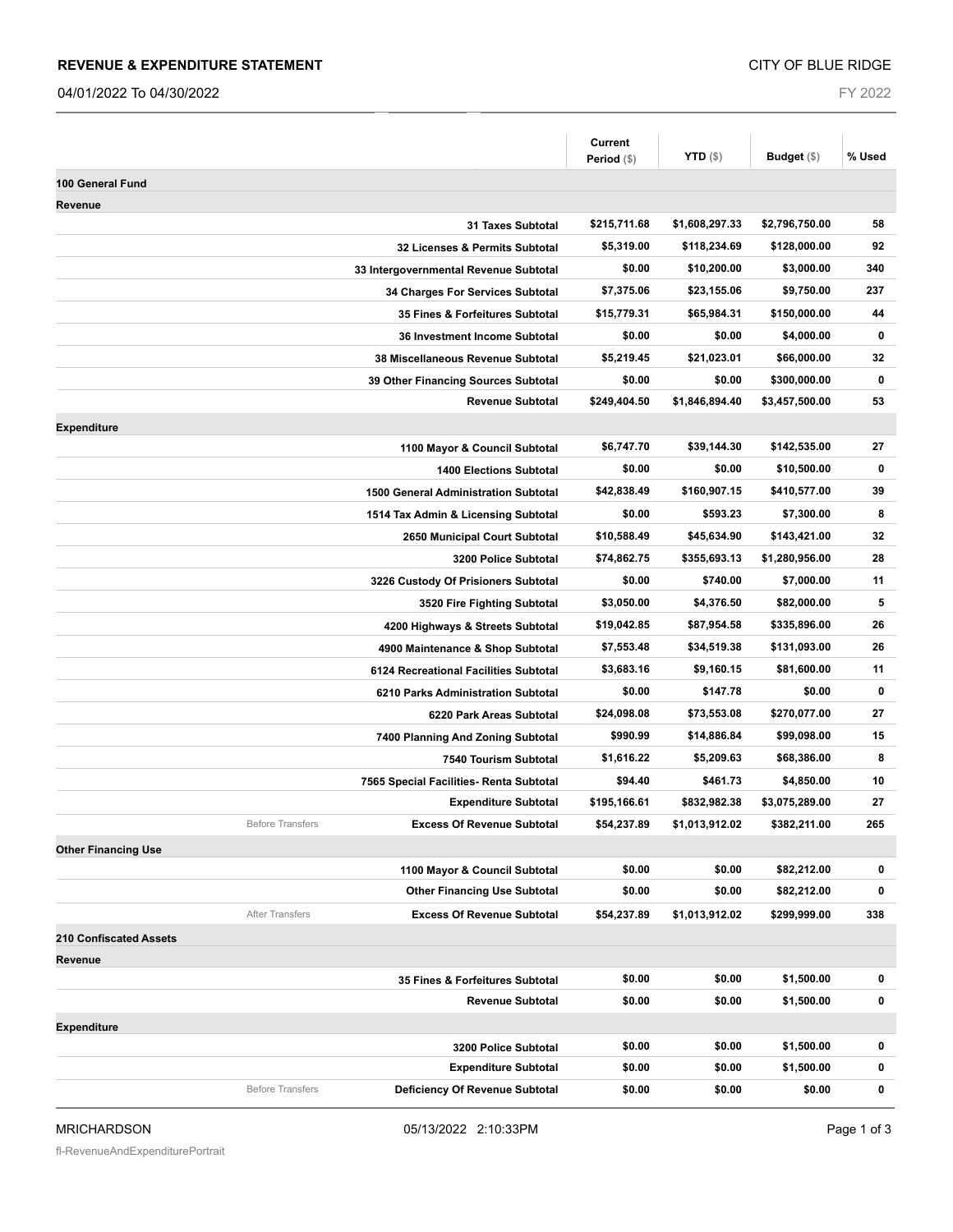#### **REVENUE & EXPENDITURE STATEMENT**

04/01/2022 To 04/30/2022

FY 2022

|                                 |                         |                                         | <b>Current</b> |                   |                 |             |
|---------------------------------|-------------------------|-----------------------------------------|----------------|-------------------|-----------------|-------------|
|                                 |                         |                                         | Period (\$)    | <b>YTD</b> $(\$)$ | Budget $(\$)$   | % Used      |
|                                 | <b>After Transfers</b>  | Deficiency Of Revenue Subtotal          | \$0.00         | \$0.00            | \$0.00          | 0           |
| 230 American Rescue Plan (Arp)  |                         |                                         |                |                   |                 |             |
| <b>Revenue</b>                  |                         |                                         |                |                   |                 |             |
|                                 |                         | 33 Intergovernmental Revenue Subtotal   | \$0.00         | \$0.00            | \$273,000.00    | 0           |
|                                 |                         | <b>Revenue Subtotal</b>                 | \$0.00         | \$0.00            | \$273,000.00    | $\bf{0}$    |
|                                 | <b>After Transfers</b>  | <b>Deficiency Of Revenue Subtotal</b>   | \$0.00         | \$0.00            | \$273,000.00    | $\mathbf 0$ |
| 275 Hotel/Motel Fund            |                         |                                         |                |                   |                 |             |
| Revenue                         |                         |                                         |                |                   |                 |             |
|                                 |                         | <b>31 Taxes Subtotal</b>                | \$56,860.51    | \$186,485.45      | \$475,000.00    | 39          |
|                                 |                         | <b>Revenue Subtotal</b>                 | \$56,860.51    | \$186,485.45      | \$475,000.00    | 39          |
| <b>Expenditure</b>              |                         |                                         |                |                   |                 |             |
|                                 |                         | 7540 Tourism Subtotal                   | \$54,254.79    | \$54,254.79       | \$320,950.00    | 17          |
|                                 |                         | 7550 Downtown Dev Auth Subtotal         | \$7,107.56     | \$23,064.86       | \$149,000.00    | 15          |
|                                 |                         | 7565 Special Facilities- Renta Subtotal | \$396.67       | \$1,849.05        | \$5,050.00      | 37          |
|                                 |                         | <b>Expenditure Subtotal</b>             | \$61,759.02    | \$79,168.70       | \$475,000.00    | 17          |
|                                 | <b>Before Transfers</b> | Deficiency Of Revenue Subtotal          | $-$4,898.51$   | \$107,316.75      | \$0.00          | $\bf{0}$    |
| <b>Other Financing Source</b>   |                         |                                         |                |                   |                 |             |
|                                 |                         | 39 Other Financing Sources Subtotal     | \$0.00         | \$0.00            | \$27,000.00     | $\pmb{0}$   |
|                                 |                         | <b>Other Financing Source Subtotal</b>  | \$0.00         | \$0.00            | \$27,000.00     | 0           |
|                                 | <b>After Transfers</b>  | Deficiency Of Revenue Subtotal          | $-$4,898.51$   | \$107,316.75      | \$27,000.00     | 397         |
| 320 City Of Blue Ridge Splost   |                         |                                         |                |                   |                 |             |
| Revenue                         |                         |                                         |                |                   |                 |             |
|                                 |                         | 33 Intergovernmental Revenue Subtotal   | \$48,734.99    | \$215,260.06      | \$638,820.00    | 34          |
|                                 |                         | 36 Investment Income Subtotal           | \$0.00         | \$0.00            | \$1,000.00      | $\mathbf 0$ |
|                                 |                         | <b>Revenue Subtotal</b>                 | \$48,734.99    | \$215,260.06      | \$639,820.00    | 34          |
| <b>Expenditure</b>              |                         |                                         |                |                   |                 |             |
|                                 |                         | 4200 Highways & Streets Subtotal        | \$0.00         | \$1,932.29        | \$219,820.00    | 1           |
|                                 |                         | 4211 Streetscape Subtotal               | \$0.00         | \$53,194.40       | \$0.00          | 0           |
|                                 |                         | 4440 Water Distribution Subtotal        | \$0.00         | \$0.00            | \$420,000.00    | 0           |
|                                 |                         | <b>Expenditure Subtotal</b>             | \$0.00         | \$55,126.69       | \$639,820.00    | 9           |
|                                 | <b>Before Transfers</b> | <b>Excess Of Revenue Subtotal</b>       | \$48,734.99    | \$160,133.37      | \$0.00          | 0           |
|                                 | <b>After Transfers</b>  | <b>Excess Of Revenue Subtotal</b>       | \$48,734.99    | \$160,133.37      | \$0.00          | $\bf{0}$    |
| 505 Blue Ridge Water/Sewer Fund |                         |                                         |                |                   |                 |             |
| Revenue                         |                         |                                         |                |                   |                 |             |
|                                 |                         | 33 Intergovernmental Revenue Subtotal   | \$0.00         | \$0.00            | \$847,500.00    | 0           |
|                                 |                         | 34 Charges For Services Subtotal        | \$354,472.60   | \$1,420,562.89    | \$4,592,000.00  | 31          |
|                                 |                         | 36 Investment Income Subtotal           | \$0.00         | \$0.00            | \$3,000.00      | $\pmb{0}$   |
|                                 |                         | 38 Miscellaneous Revenue Subtotal       | \$363.00       | \$2,378.20        | \$0.00          | 0           |
|                                 |                         | 39 Other Financing Sources Subtotal     | \$0.00         | \$0.00            | \$5,997,500.00  | 0           |
|                                 |                         | <b>Revenue Subtotal</b>                 | \$354,835.60   | \$1,422,941.09    | \$11,440,000.00 | 12          |
| <b>Expenditure</b>              |                         |                                         |                |                   |                 |             |
|                                 |                         | 4310 Sanitary Administration Subtotal   | \$1,366.45     | \$1,736.89        | \$120,576.00    | 1           |
|                                 |                         |                                         |                |                   |                 |             |